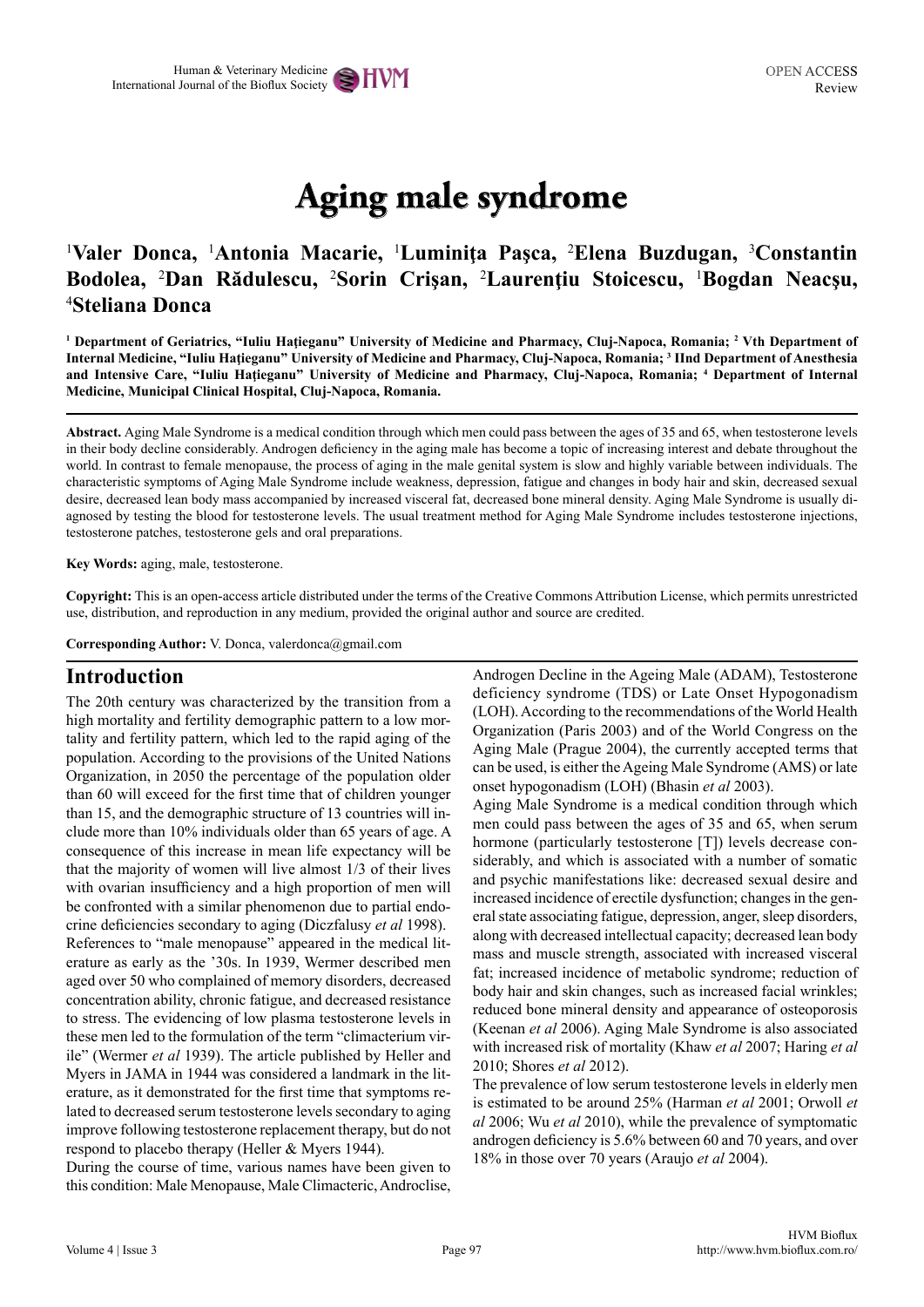### **Hormonal changes related to aging**

Testosterone is one of the essential conditions for male differentiation during embryonic development. Physiological levels of testosterone are required for the functioning of many organs and cells due to its stimulating effects in bone, bone marrow, muscle, liver, sebaceous glands, melanocytes, hair, spermatogenesis, prostate and erythropoietin producing cells (Suoranta 1971). Testosterone is a steroid hormone secreted by the testis, which is subsequently converted to two major products: dihydrotestosterone (DHT) and 17 beta-estradiol (E). The conversion of T to DHT occurs by means of the enzyme 5a-reductase, while

conversion to E involves aromatase, which is present in fat tissue, muscle, liver and kidney (Hugh *et al* 2007). In the circulatory system, testosterone is found under three forms: free testosterone (fT), sex hormone binding globulin (SHBG)-bound testosterone, and albumin-bound testosterone. Testosterone is avidly bound to SHBG and is considered to be

biologically inactive, while it is weakly bound to albumin, from which it is easily dissociated. Free testosterone and albuminbound testosterone represent biologically active or bioavailable testosterone (Surampudi *et al* 2012).

Aging is associated with a progressive decrease in the secretion of testosterone due to cellular and molecular changes in all levels of its secretion regulation mechanism: hypothalamus (decreased secretion of gonadotropin releasing hormones – GnRH), pituitary gland (decreased secretion of luteinizing hormone - LH) and testis (Bremner *et al* 1983).

Primary changes in the testis lead to primary hypogonadism in the elderly and are caused by a decrease in the secretory capacity of Leydig cells (Copinschi *et al* 1995), an increase in lipofuscin deposits in Leydig cells (The Aging Male 2003), a decrease in the number of functional Leydig cells (Feldman *et al* 1994), an alteration of tissue perfusion secondary to atherosclerosis (Feldman *et al* 1994), a thickening of the basal membrane of seminiferous tubules (Monga 1999).

After the age of 50, serum testosterone levels decrease by 1% every year, and after the age of 60, 20% of men have serum testosterone levels below the normal limits. Moreover, serum free testosterone levels decrease with aging. After the age of 70, serum SHBG levels increase, resulting in decreased serum free testosterone concentrations (Kidd *et al* 2001). The increase in serum SHBG levels is caused by the increase in free estradiol levels, as a result of androgen aromatization, especially in fat and muscular tissue (Henkel *et al* 2005; Hugh *et al* 2007), hyperinsulinemia associated with insulin resistance (Kuhnert *et al* 2004), changes in growth hormone-insulin-like growth factor-1 (GH-IGF-1) axis (Plas *et al* 2000).

Another change in testosterone secretion related to aging is the change of the circadian rhythm of hormone secretion, with the flattening of the morning serum peak between 6 and 8 a.m. (Auger *et al* 1995).

With aging, a decrease in serum androgen levels secreted by the adrenal gland, in particular dehydroepiandrosterone (DHEA), is also found. Maximum DHEA secretion is found at the age of 30, after which it decreases rapidly. After the age of 70, serum DHEA levels represent 10-15% of the maximum levels found in all subjects during life (Auger *et al* 1995).

Aging is also accompanied by a decrease in the secretion of melatonin and a change in the profile of its circadian secretion.

The tendency for earlier sleep onset, earlier morning awakening and a more fragmented and more shallow sleep period is representative of these alterations. This change in sleep influences in particular growth hormone (GH) secretion, which occurs during slow wave sleep [SWS] or non-rapid eye movement [NREM] episodes. In men, approximately 70% of daily GH secretion occurs during the NREM sleep phase. The duration of the NREM phase and implicitly, GH secretion, decrease with aging, which could explain the peripheral effects of hyposomatotropism in elderly men (Eskenazi *et al* 2003).

## **Sexuality and libido**

A decrease in the frequency of sexual acts is seen after the age of 40, which becomes more marked during the sixth and seventh decades of life. It should be noted that the factors that influence the frequency of sexual acts are multiple, including sexual desire, opportunity, general health status, mobility and medication. If after the age of 40, only 15% of men report a loss of interest in sex life, the proportion of women is much higher. This is why the partner's loss of interest may lead men to give up regular sexual activity (Hugh *et al* 2007).

According to the Massachusetts Male Aging Study (MMAS), complete loss of erectile capacity is found in 5% of 40-year-old men and in 15% of 70-year-old men, while moderate erectile dysfunction occurs in 17% and 34% of these (Rolf *et al* 2002). The etiology of erectile dysfunction is multifactorial. Endocrine dysfunction is involved in less than 5% of cases (Hugh *et al* 2007). The most important cause is peripheral vascular diseases, diabetes mellitus, peripheral neuropathy, renal failure and smoking. MMAS has shown a 41% risk of erectile dysfunction in smokers, compared to only 14% in non-smokers (Rolf *et al* 2002). Other studies have demonstrated that 81% of elderly smokers or ex-smokers have sexual dynamic disorders (Rolf *et al* 1996).

An important function of the testis, which is distinct from androgen hormone synthesis, is that of spermatogenesis. The extent to which aging morphologically and functionally affects sperm characters (amount, number of sperm cells, motility) is under debate, as long as prospective longitudinal studies are not yet available.

The impairment of spermatogenesis is a long-term process, which develops over the course of several decades, but which may never reach levels resulting in infertility (Stern *et al* 2004). In the process of aging, men do not confront with a sudden dysfunction of Leydig, Sertoli cells or seminiferous tubules, but rather with a slow persistent decrease in sperm production, by 3 to 22% (Muller *et al* 2005). Only one third of men older than 60 and half of those older than 80 are infertile. Sperm cell motility is also influenced by aging. During spermatogenesis, zinc is actively incorporated in the flagellum and subsequently eliminated during epididymal maturation. As epididymal function is testosterone dependent, it is obvious that the elimination of zinc from the flagellum is also hormone dependent. This is why aging and the reduction of testosterone levels result in an epididymal dysfunction and thus, in a reduction of the motility of sperm cells by up to 37% (Rolf *et al* 2002; Laaksonen *et al* 2004; Smith *et al* 2006).

Morphological abnormalities of sperm cells have been described in 4-18% of men aged over 50. Regarding the number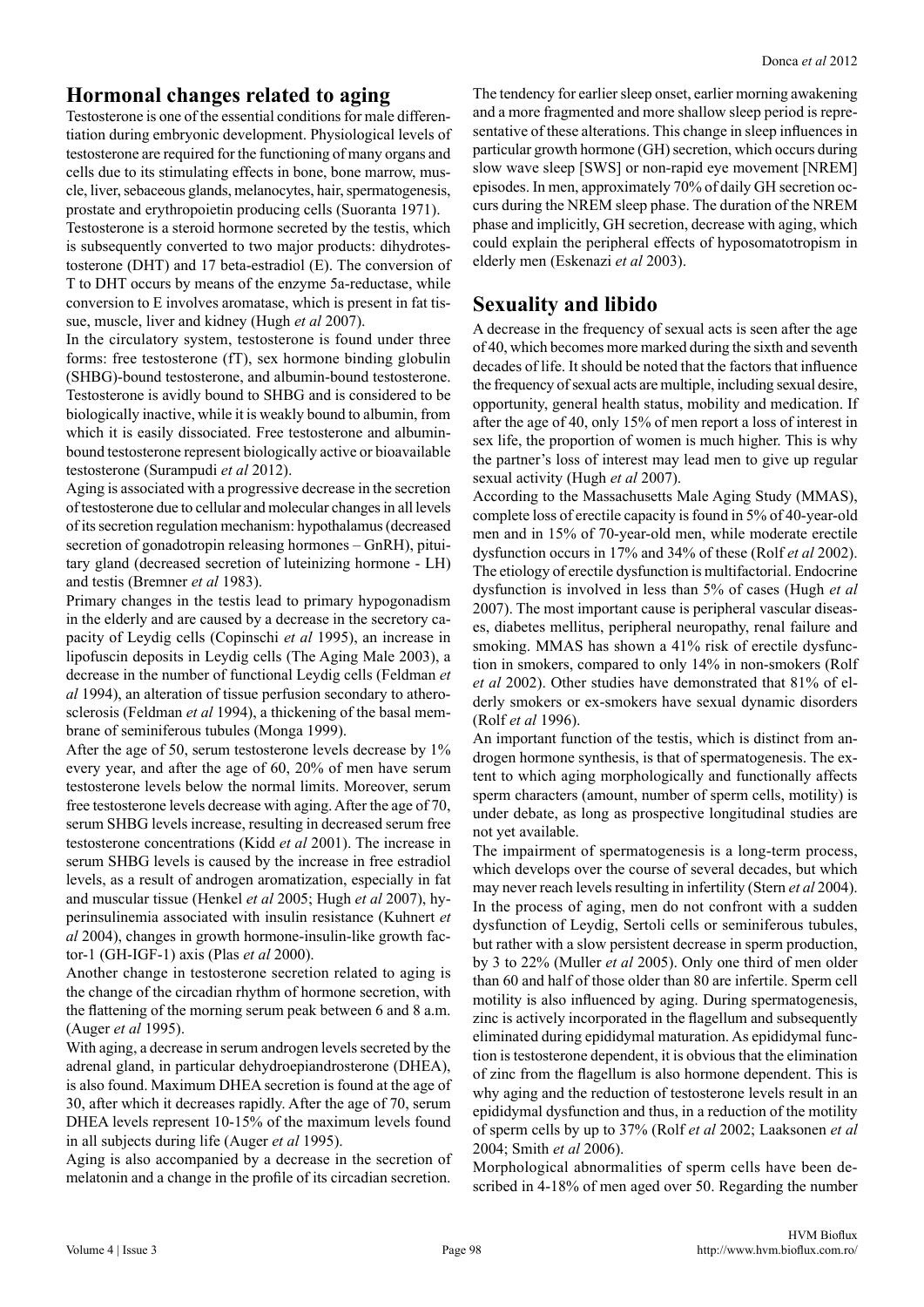of sperm cells, data are inconclusive, studies report an increase, a decrease or even no change in the number of sperm cells with aging (Simon *et al* 1992; Looker *et al* 1997; Cohen *et al* 1999; Isidori *et al* 2000).

#### **Testosterone and metabolic syndrome**

The association between abdominal obesity, the increase in serum lipids, hypertension and the alteration of carbohydrate metabolism is known as metabolic syndrome and represents an important cause of morbidity and mortality. People with metabolic syndrome have a three-fold risk of developing a major coronary accident or a cerebrovascular accident and a two-fold risk of dying from these causes compared to subjects without metabolic syndrome (Orwoll 1995).

Some epidemiological studies have proved the reverse proportional relationship between plasma testosterone levels and the prevalence of metabolic syndrome as well as of its various components, without being able to clarify the cause-effect relationship (Stanley *et al* 1991; Kamel *et al* 2001). However, intervention studies performed either by pharmacological testosterone deprivation (McElduff *et al* 1988) or by androgen replacement (Simon *et al* 1992) have supported the direct relationship between testosterone levels and the incidence of metabolic syndrome or of some of its components (Cohen *et al* 1999).

Meta-analysis of available cross-sectional data suggests that metabolic syndrome can be considered an independent association of male hypogonadism (Corona *et al* 2011).

Testosterone plays a role in the pathogenesis of metabolic syndrome through several mechanisms. Studies performed on stem cells have demonstrated the capacity of testosterone to regulate the composition of the organism by stimulating the differentiation of these cells towards myogenic lines and by inhibiting the development of adipogenic lines (Morley *et al* 2000). Other mechanisms involved are represented by the direct improvement in insulin sensitivity (Malkin *et al* 2004) or the reduction of leptin secretion in fat tissue and thus, the breakage of the self-perpetuating loop between leptin resistance and obesity (Goncharov *et al* 2005; Lunenfeld *et al* 2005).

## **Osteoporosis**

Osteoporosis is a significant but poorly recognized cause of morbidity and mortality in elderly men. Data of the Third National Health and Nutrition Examination Survey (NHANES III) reveal the fact that 3-6% of men have osteoporosis and 28-47% have osteopenia. The clinical manifestations of osteoporosis in men differ compared to women: men develop osteoporosis 10 years later than women; bone mass loss is lower in men; osteoporotic bone fractures are less frequent compared to women; vertebral fractures are the consequence of severe trauma, compared to minor trauma in women; the mortality and morbidity associated with femoral neck fractures is higher in men (Nieschlag *et al* 2006).

The causes contributing to osteoporosis in elderly men are numerous, but the three most frequent causes are excessive alcohol use (15-20%), excessive glucocorticoid hormones (20%) and hypogonadism (Jockenhovel 2003).

Hypogonadism (primary or secondary) has been reported in 15- 20% of men with vertebral osteoporosis (Plas *et al* 2000). In addition, the prevalence of hypogonadism has been reported to be 5 times higher in male elderly with femoral neck fractures (Turek *et al* 2006). Serum testosterone levels do not correlate with bone density in eugonadal men (Baum *et al* 2007). However, the mechanisms by which hypogonadism plays a major role in osteoporosis is still unclear. In the osteoblast, both androgen and estrogen receptors have been evidenced. Androgens might act through calcium metabolism regulating hormones, such as calcitonin. Moreover, it has been shown that bone tissue cultures have the capacity to convert testosterone to DHT, which suggests that DHT is the active androgen in bone (Hugh *et al* 2007). Long-term TRT in middle-aged men with LOH and MS determines a significant increase in both vertebral and femoral on bone mineral density related to increased serum T levels (Aversa *et al* 2012).

# **Diagnosis**

The symptoms described in Aging Male Syndrome are extremely varied. Complaints can be generally grouped in four major categories: endocrine, somatic, sexual and psychic.

The Saint Louis University has drawn up a screening questionnaire based on these symptoms (Wald, 2008):

- 1. Have you noticed a reduction in your libido?
- 2. Have you noticed a reduction in your energy level?
- 3. Have you noticed muscle weakness?
- 4. Have you lost weight?
- 5. Have you noticed a reduction in your enjoyment of life?
- 6. Are you sadder?
- 7. Do you experience poorer erections?
- 8. Have you noticed a recent decline in you exercise capacity?
- 9. Do you feel tired after diner?
- 10. Have you noticed a decline in your work performance?

A positive result, i.e. the possibility of an androgen deficiency, is considered in the case of an affirmative answer to questions 1 or 7 or to any other three questions.

It could be useful also: Androgen Deficiency in Aging Male (ADAM) questionnaire (Gooren 2009), Aging Male survey (AMS) (Morales *et al* 2002), and MMAS questionnaire (Frajese *et al* 2005). All these questionnaires have high sensitivity, but they have low specificity (Morley *et al* 2006).

In patients with a suspicion of androgen deficiency, the determination of serum testosterone (total or free or bioavailable) is recommended.

The level of total testosterone is a good screening method, but the sensitivity of the detection of testosterone deficiency by this method is lower than by the level of free or bioavailable testosterone (Jara *et al* 2004). Sample taking is recommended between 7 and 11 a.m. Although there are no unanimously accepted lower limits, total testosterone values over 350 ng/dl or free testosterone values over 72 pg/ml are considered not to require replacement therapy, which is recommended at values lower than 250 ng/dl and 52 pg/ml, respectively. In the case of serum testosterone values below the lower limit, it is recommended to perform a second determination, along with the dosage of luteinizing hormone and prolactin (Vermuelen *et al* 2000; Makhsida *et al* 2005).

The determination of thyroid hormones, cortisol, DHEA, melatonin, growth hormone and IGF-1 is not recommended for the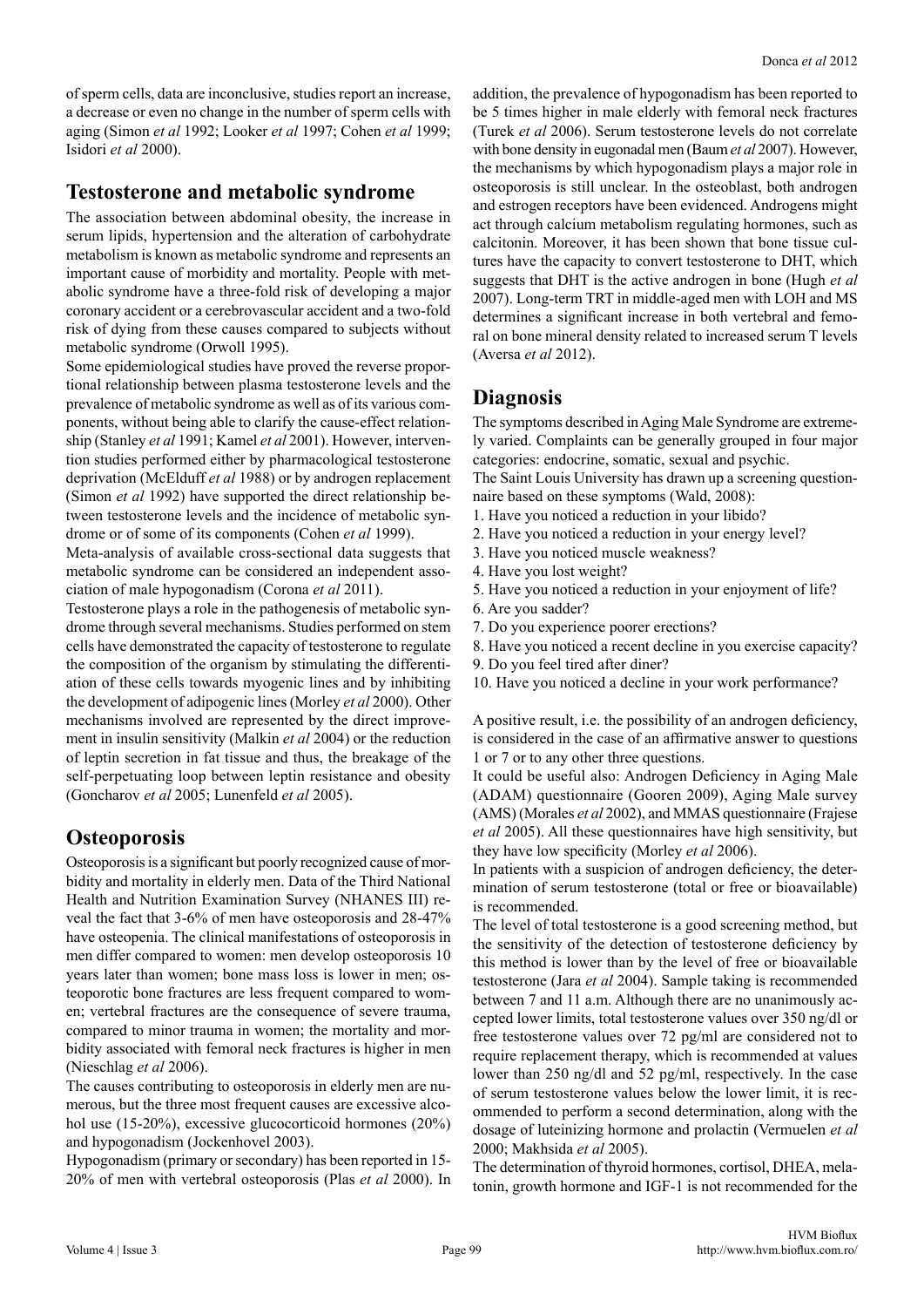assessment of uncomplicated hypogonadism; this should be reserved for the suspicion of endocrine dysfunction (Keenan *et al* 2006).

## **Treatment**

Androgen supplementation in the elderly remains a controversial problem. Hormone replacement therapy should be initiated only after the objective demonstration of hormone deficiency, the exclusion of secondary causes of hormone dysfunction: HIV-infection (Sampson *et al* 2007), obstructive sleep apnoea (Klein *et al* 2005), Kallman's syndrome, Haemochromatosis, Thalassemia (Morton 2004) and the thorough evaluation of the risk-benefit relationship.

Absolute contraindications for androgenic hormone replacement therapy are the subjects with a history of severe lower urinary tract infection, untreated sleep apnea, prostate cancer, breast cancer, poorly controlled heart failure, IPSS (International Prostate Symptome Score) > 19 or subjects who still want this fertility. A hematocrit of more than 50% represents a relative contraindication (Bhasin *et al* 2010). Age per se does not represent a contraindication to this treatment (Keenan *et al* 2006). The dosage of the prostate specific antigen (PSA) (which should be lower than 3 ng/ml) and rectal touch are mandatory before the initiation of hormone replacement therapy (Keenan *et al* 2006). There are many preparations of testosterone available for the treatment of hypogonadism.

Androgen supplementation by intramuscular injections with testosterone can be made with testosterone enanthate or testosterone cypionate: 50-400 mg (average 200 mg) every 2-4 weeks (Nieschlag *et al* 2004); it can be also used testosteron undecanoat 1.000 mg as a loading dose, and than 1.000 mg at every 3 months (Nieschlag *et al* 2004).

The transdermal method of testosterone supplementation is repesented by testosterone gel (AndroGel 1%, Testim 1%) or transdermal testosterone preparations (patch: 2.5-5 mg/day).

Testosterone can be also supplemented by administration of oral preparations like alkylated androgens (methyltestosterone and fluoxymesterone) or testosterone undecanoat: 40-120mg/ day) (Allan *et al* 2007).

Alkylated testosterone preparations are currently contraindicated due to hepatotoxicity and abnormal lipid profile (Keenan *et al* 2006; Gooren 2009).

#### **References:**

- Allan, C., McLachlan, R., 2007. Androgen deficiency in men. Medicine Today 8(3):47-54.
- Araujo, A. B., O'Donnell, A. B., Brambilla, D. J., et al, 2004. Prevalence and incidence of androgen deficiency in middle-aged and older men: estimates from the Massachusetts male aging study. J Clin Endocrinol Metab 89(12):5920-5926.
- Auger, J., Kunstmann, J. M., Czyglik, F., et al, 1995. Decline in semen quality among fertile men in Paris during the past 20 years. NEJM 332:281-285.
- Aversa, A., Bruzziches, R., Francomano, D., et al, 2012. Effects of longacting testosterone undecanoate on bone mineral density in middleaged men with late-onset hypogonadism and metabolic syndrome: results from a 36 months controlled study. Aging Male 15(2):96-102
- Baum, N. H., Crespi, C. A., 2007. Testosterone replacement in elderly men. Geriatrics 62(9):15-18.
- Bhasin, B., Cunningham, G. R., Hayes, F. J., et al, 2010. Testosterone therapy in men with androgen deficiency syndromes: an endocrine society clinical practice guideline. J Clin Endocrinol Metab 95(6), 2536- 2559.
- Bhasin, S., Woodhouse, L., Storer, T. W., 2003. Growth Hormone & IGF Research 13(1):S63-S71.
- Bremner, W. J., Vitiello, M. V., Prinz, P. N., 1983. Loss of circadian rhythmicity in blood testosterone levels with aging in normal men. J Clin Endocrinol Metab 56:1278-1281.
- Charlton, R., 2004. Ageing male syndrome, andropause, androgen decline or mid-life crisis? JMHG 1(1):55-59.
- Cohen, P. G., 1999. The hypogonadal-obesity cycle, Med Hypotheses. 52:49-51.
- Copinschi, G., Van Cauter, E., 1995. Effects of ageing on modulation of hormonal secretion by sleep and circadian rhythmicity. Horm Res 43:20-24.
- Corona, G., Monami, M., Rastrelli, G., et al, 2011. Testosterone and metabolic syndrome: a meta-analysis study. J Sex Med 8(1):272-283.
- Diczfalusy, E., 1998. An aging humankind: is our future behind us. The Aging Male 1:8-19.
- Eskenazi, B.,Wyrobek, A. J., Sloter, E., et al, 2003. The association of age and semen quality in healthy men. Hum Reprod 18:447-454.
- Feldman, H. A., Goldstein, I., Hatzichristou, D. G., et al, 1994. Impotence and its medical and psychosocial correlates: results of the Massachusetts male aging study. J Urol 151:54-61.
- Feldman, H. A., Goldstein, I., Hatzichristou, D. G., et al, 1994. Massachusetts Male Aging Study on impotence. J Urol 151(1):54-61.
- Frajese, G. V., de Martino, M. U., Calcagni, E., et al, 2005. The epidemiology of partial androgen deficiency in aging men (PADAM). Journal of Endocrinological Investigation 28(3):3-7.
- Goncharov, N., Katsya, G., Dobracheva, A., et al, 2005. Serum testosterone measurement in men: evaluation of modern immunoassay technologies. Aging Male 8(3-4):194-202.
- Gooren, L. J., 2009. Advances in testosterone replacement therapy. Frontiers of Hormone Research 37:32-51.
- Gooren LJ. 2009. Late-onset hypogonadism. Frontiers of Hormone Research 37: 62-73.
- Haring, R., Völzke, H., Steveling, A., et al, 2010. Low serum testosterone levels are associated with increased risk of mortality in a population-based cohort of men aged 20-79. EHJ 31(12):1494-1501.
- Harman, S. M., Metter, E. J., Tobin, J. D., et al, 2001. Longitudinal effects of aging on serum total and free testosterone levels in healthy men. Baltimore Longitudinal Study of Aging. J Clin Endocrinol Metab 86(2):724-731.
- Heller, C. G., Myers, G. B., 1944. The Male climacteric: Its symptomatology, diagnosis and treatment. JAMA 126:472-477.
- Henkel, R., Maass, G., Schuppe, H. C., et al, 2005. Molecular aspects of declining sperm motility in older men. Fertil Steril 84:1430-1437.
- Hugh, J. T., 2007. Testosterone Clinical Associations with the Metabolic Syndrome and Type 2 Diabetes Mellitus. European Endocrine Disease. Available from:URL: http://www.touchendocrinology.com/ articles/testosterone-clinical-associations-metabolic-syndrome-andtype-2-diabetes-mellitus
- Isidori, A. M., Strollo, F., More, M., et al, 2000. Leptin and aging: correlation with endocrine changes in male and female healthy adult populations of different body weights. J Clin Endocrinol Metab 85:1954-1962.
- Jara, M., Carballada, R., Esponda, P., 2004. Age-induced apoptosis in the male genital tract of the mouse. Reproduction 127:359-366
- Jockenhovel, F., 2003. Testosterone supplementation: What and how to give. Aging Male 6:200-206.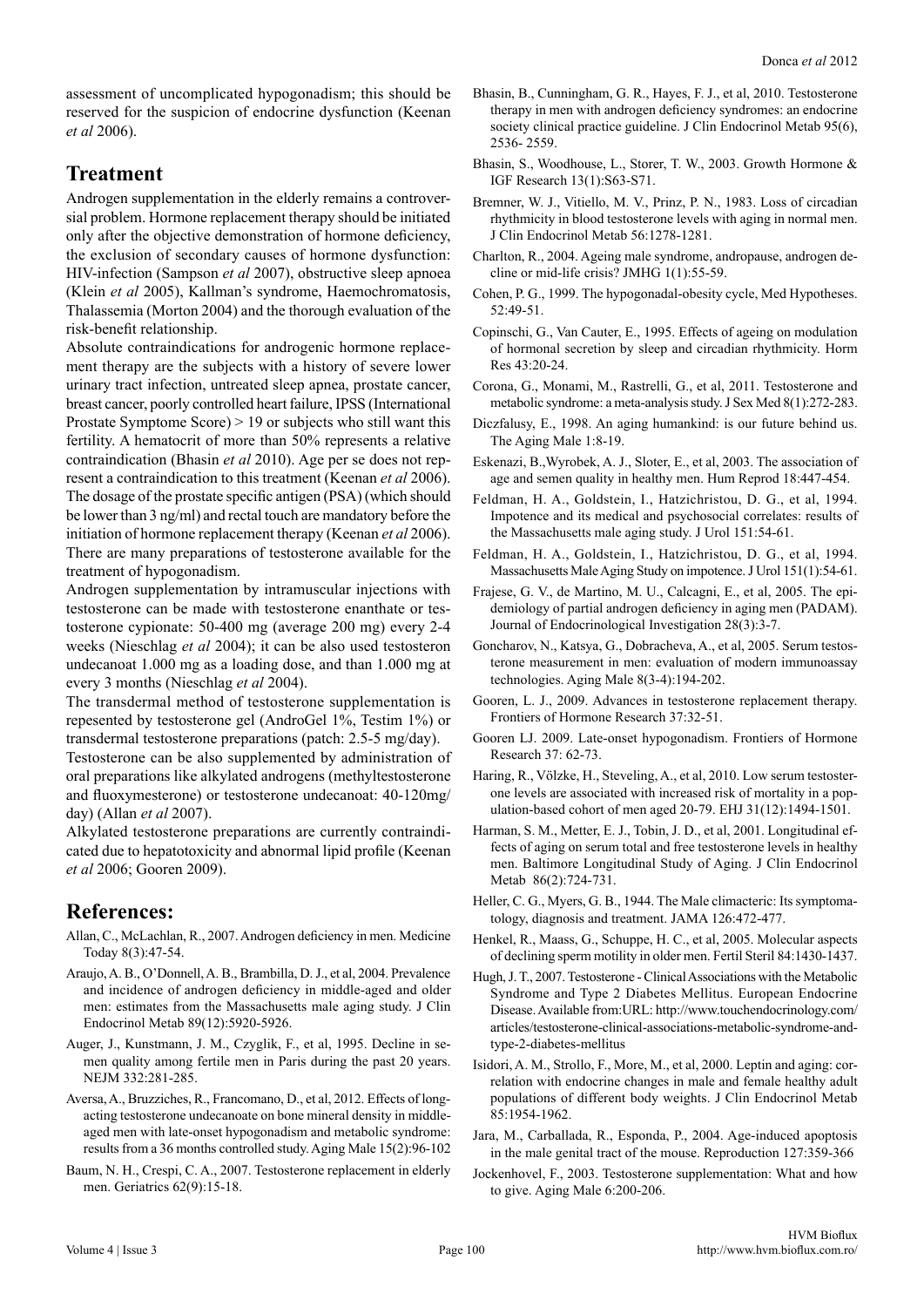- Kamel, H. K., Perry, H. M., Morley, J. E., 2001. Hormone replacement therapy and fractures in older adults. JAGS 49:179-187.
- Keenan, D. M., Takahashi, P. Y., Liu, P. Y., et al, 2006. An ensemble model of the male gonadal axis: illustrative application in aging men. Endocrinology 147: 2817-2828.
- Khaw, K. T., Dowsett, M., Folkerd, E., et al, 2007. Endogenous testosterone and mortality due to all causes, cardiovascular disease, and cancer in men: European prospective investigation into cancer in Norfolk (EPIC-Norfolk) Prospective Population Study. Circulation 116(23):2694-2701.
- Kidd, S. A., Eskenazi B, Wyrobek AJ. 2001. Effects of male age on semen quality and fertility: a review of the literature. Fertil Steril 75:237-248.
- Klein, R. S., Lo, Y., Santoro, N., et al, 2005. Androgen levels in older men who have or who are at risk of acquiring HIV infection. Clin Infect Dis 41(12):1794-1803.
- Kuhnert, B., Nieschlag, E., 2004. Reproductive functions of the ageing male. Hum Reprod Update 10:327-339.
- Laaksonen, D. E., Niskanen, L., Punnonen, K., et al, 2004. Testosterone and sex hormone-binding globulin predict the metabolic syndrome and diabetes in middle-aged men. Diabetes Care 27:1036-1041.
- Looker, A. C., Orwoll, E. S., Johnston, C. C. Jr., et al, 1997. Prevalence of low femoral bone density in older US adults from NHANES III. J Bone Miner Res 12:1761-1768.
- Lunenfeld, B., Saad, F., Hoesl, C. E., 2005. ISA, ISSAM and EAU recommendations for the investigation, treatment and monitoring of late-onset hypogonadism in males: Scientific background and rationale. Aging Male 8:59-74.
- Makhsida, N., Shan, J., Yan, G., et al, 2005. Hypogonadism and Metabolic Syndrome: Implications for Testosterone Therapy. The Journal of Urology 174:827-834.
- Malkin, C. J., Morris, P. D., Channer, K. S., et al, 2004. A mathematical comparison of techniques to predict biologically available testosterone in a cohort of 1072 men. Eur J Endocrinol 151:241-249.
- McElduff, A., Wilkinson, M., Ward, P., et al, 1988. Forearm mineral content in normal men: Relationship to weight, height and plasma testosterone concentrations. Bone 9:281-283.
- Monga, M., 1999. The aging penis: Erectile dysfunction. Geriatr Nephrol Urol 9:27-37.
- Morales, A., Tenover, J. L., 2002. Androgen deficiency in the aging male: when, who, and how to investigate and treat. Urol Clin North Am 29(4):975-982.
- Morley, J. E., Charlton, E., Patrick, P., et al, 2000 Validation of a screening questionnaire for androgen deficiency in aging males. Metabolism 49(9):1239-1242.
- Morley, J. E., Perry, H. M., Kevorkian, R. T., et al, 2006. Comparison of screening questionnaires for the diagnosis of hypogonadism. Maturitas 53(4):424-429.
- Morton, A. P., 2004. Androgen deficiency and replacement therapy in men. MJA 181(5): 286-287
- Muller, M., Grobbee, D. E., den Tonkelaar, I., et al, 2005. Endogenous sex hormones and metabolic syndrome in aging men. J Clin Endocrinol Metab 90:2618-2623.
- Nieschlag, E., Behre, H. M., Bouchard, P, et al, 2004. Testosterone replacement therapy: current trends and future directions. Human Reproduction Update 10(5):409-419.
- Nieschlag, E., Behre, H. M., Nieschlag, S., 2004. Testosterone: Action, Deficiency, Substitution. Cambridge University Press, Cambridge, UK, 3rd edition.
- Nieschlag, E., Swerdloff, R., Behre, H. M., et al, 2006. Investigation, treatment and monitoring of late-onset hypogonadism in males: ISA, ISSAM and EAU recommendations, J Androl 27:135-137.
- Orwoll, E. S., 1995. Osteoporosis in men. Endocr Rev 19:87-116.
- Orwoll, E., Lambert, L. C., Marshall, L. M., et al, 2006. Testosterone and estradiol among older men. J Clin Endocrinol Metab 91(4):1336-1344.
- Plas, E., Berger, P., Hermann, M., et al, 2000. Effects of aging on male fertility? Exp Gerontol 35:543-551.
- Rolf, C., Behre, H. M., Nieschlag, E., 1996. Reproductive parameters of older compared to younger men of infertile couples. Int J Androl 19:135-142.
- Rolf, C., Kenkel, S., Nieschlag, E., 2002. Age-related disease pattern in infertile men: increasing incidence of infections in older patients. Andrologia 34209-217.
- Rolf, C., von Eckardstein, S., Koken, U., et al, 2002. Testosterone substitution of hypogonadal men prevents the age-dependent increases in body mass index, body fat and leptin seen in healthy ageing men: results of a cross-sectional study. Eur J Endocrinol 146:505-511.
- Sampson, N., Untergasser, G., Plas, E., et al, 2007. The ageing male reproductive tract. J Pathol 211:206-218
- Shores, M. M., Smith, N. L., Forsberg, C. W., et al, 2012. Testosterone treatment and mortality in men with low testosterone levels. J Clin Endocrinol Metab 97(6):2050-2058.
- Simon, D., Preziosi, P., Barrett-Connor, E., et al, 1992. Interrelation between plasma testosterone and plasma insulin in healthy adult men: The Telecom Study, Diabetologia 35:173-177.
- Smith, M. R., Lee, H., Nathan, D. M., 2006. Insulin sensitivity during combined androgen blockade for prostate cancer. J Clin Endocrinol Metab 91:1305-1308.
- Stanley, H. L., Schimt, B. P., Poses, R.M., et al, 1991. Does hypogonadism contribute to the occurrence of a minimal trauma hip fracture in elderly men? JAGS 39:766-771.
- Stern, M., Williams, K., Gonzalez-Villalpando, C., 2004. Does the metabolic syndrome improve identification of individuals at risk of type 2 diabetes and/or cardiovascular disease? Diabetes Care 27:2676-2681.
- Suoranta, H., 1971. Changes in the small blood vessels of the adult human testis in relation to age and to some pathological conditions. Virchows Arch A Pathol Pathol Anat 352: 165-181.
- Surampudi, P. N., Wang, C., Swerdloff, R., 2012. Hypogonadism in the Aging Male Diagnosis, Potential Benefits, and Risks of Testosterone Replacement Therapy. International Journal of Endocrinology, Article ID 625434, 20 pages, doi:10.1155/2012/625434,
- The Aging Male. Online 2003 Available from: URL: http://www.bladderscan.net/primarycare/Aging%20Male1.htm.
- Turek, P. J., Androgens and the aging male. Online 2006. Available from: URL: http://urology.ucsf.edu/patientGuides/pdf/maleInf/ Androgens.pdf.
- Vermuelen, A., 2000. Androgen Replacement Therapy in the Aging Male-A Critical Evaluation. The Journal of Clinical Endocrinology & Metabolism 86(6): 2380-2390.
- Wald, M., Miner, M., Seftel, A. D. 2008. Male Menopause: Fact or Fiction? American Journal of Lifestyle Medicine 2(2):132-141.
- Wermer, A. A., 1939. The male climacteric. JAMA 119:1441-1443.
- Wu, F. C. W., Tajar, A., Beynon, J. M., et al, 2010. Identification of late-onset hypogonadism in middle-aged and elderly men. NEJM 363(2):123-135.